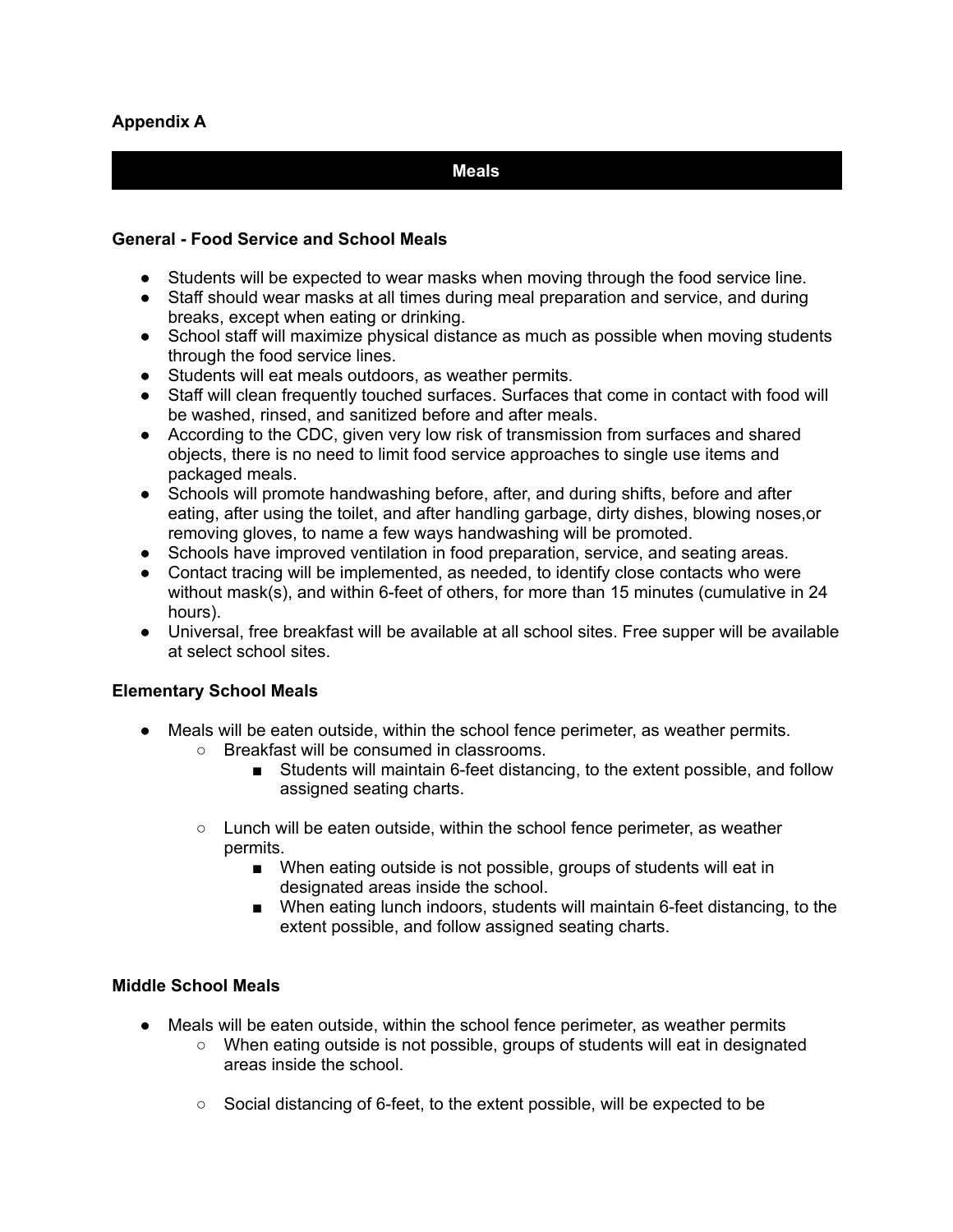maintained indoors.

### **High School Meals**

- Meals will be eaten outside, as weather permits
	- When eating outside is not possible, groups of students will eat in designated areas inside the school.
	- Social distancing of 6-feet, to the extent possible, will be expected to be maintained indoors.